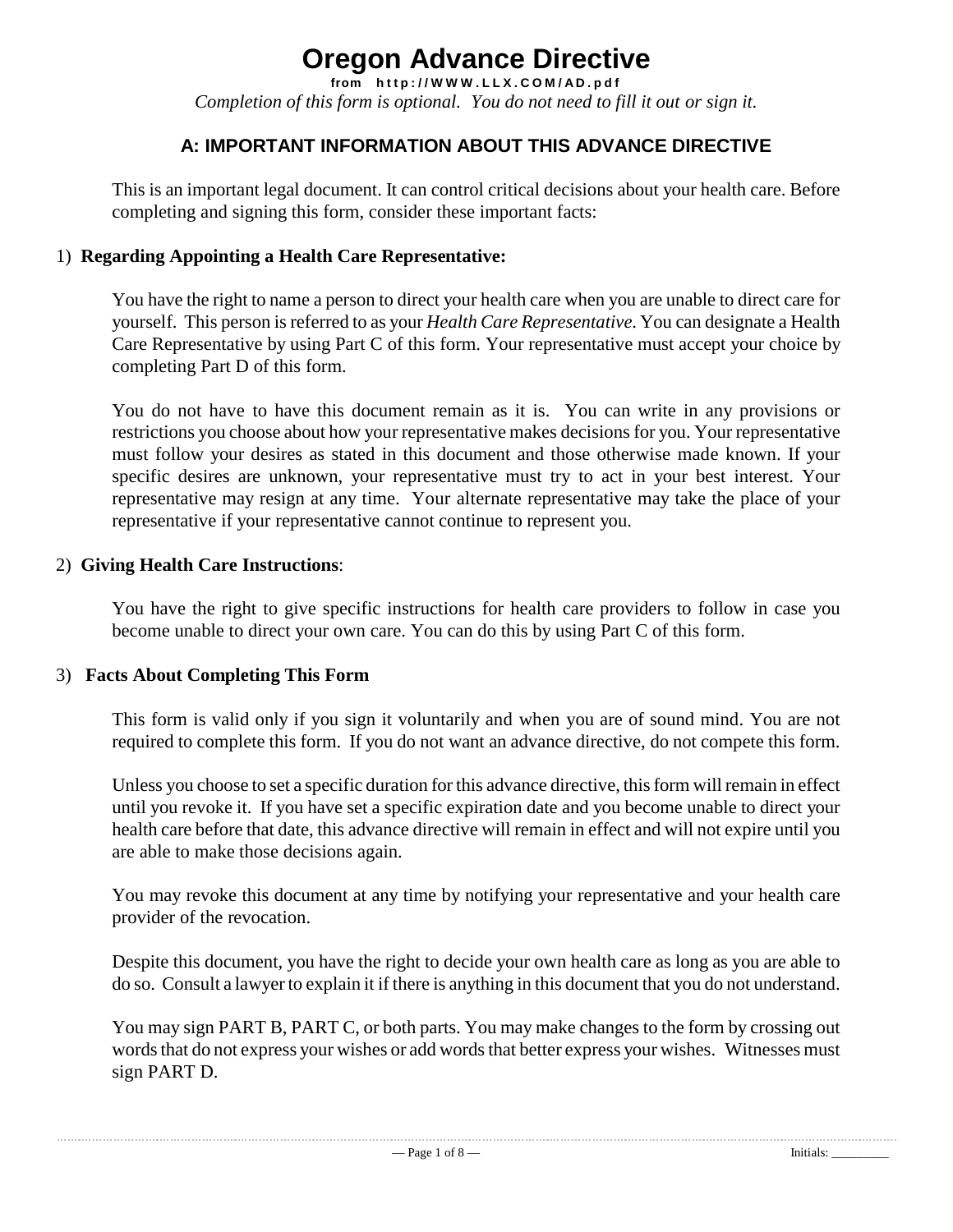Print your NAME, BIRTHDATE and ADDRESS here and INITIAL the bottom of each page of this form:

| (Name)                                                                                                                                                                                                                                                                                                                                                                                                                                                         | (Birthdate)                                              |
|----------------------------------------------------------------------------------------------------------------------------------------------------------------------------------------------------------------------------------------------------------------------------------------------------------------------------------------------------------------------------------------------------------------------------------------------------------------|----------------------------------------------------------|
| the control of the control of the control of the control of the control of the control of the control of the control of the control of the control of the control of the control of the control of the control of the control<br>the control of the control of the control of the control of the control of the control of the control of the control of the control of the control of the control of the control of the control of the control of the control |                                                          |
| (Address)                                                                                                                                                                                                                                                                                                                                                                                                                                                      |                                                          |
| Unless revoked or suspended, this advance directive will continue for:                                                                                                                                                                                                                                                                                                                                                                                         |                                                          |
| <b>INITIAL ONE:</b>                                                                                                                                                                                                                                                                                                                                                                                                                                            |                                                          |
| My entire life                                                                                                                                                                                                                                                                                                                                                                                                                                                 |                                                          |
| $\frac{1}{2}$ Other period ( $\frac{1}{2}$ Years)                                                                                                                                                                                                                                                                                                                                                                                                              |                                                          |
|                                                                                                                                                                                                                                                                                                                                                                                                                                                                |                                                          |
|                                                                                                                                                                                                                                                                                                                                                                                                                                                                | <b>PART B: APPOINTMENT OF HEALTH CARE REPRESENTATIVE</b> |
|                                                                                                                                                                                                                                                                                                                                                                                                                                                                |                                                          |
|                                                                                                                                                                                                                                                                                                                                                                                                                                                                |                                                          |
|                                                                                                                                                                                                                                                                                                                                                                                                                                                                |                                                          |
|                                                                                                                                                                                                                                                                                                                                                                                                                                                                | and telephone number is                                  |

I authorize my representative (or alternate representative) to direct my health care when I cannot do so.

NOTE: You may NOT appoint your doctor, an employee of your doctor, or an owner, operator or employee of your *health care facility, unless that person is related to you by blood, marriage or adoption or that person was appointed before your admission into the health care facility.*

1. **Limits.**

Special Conditions or Instructions: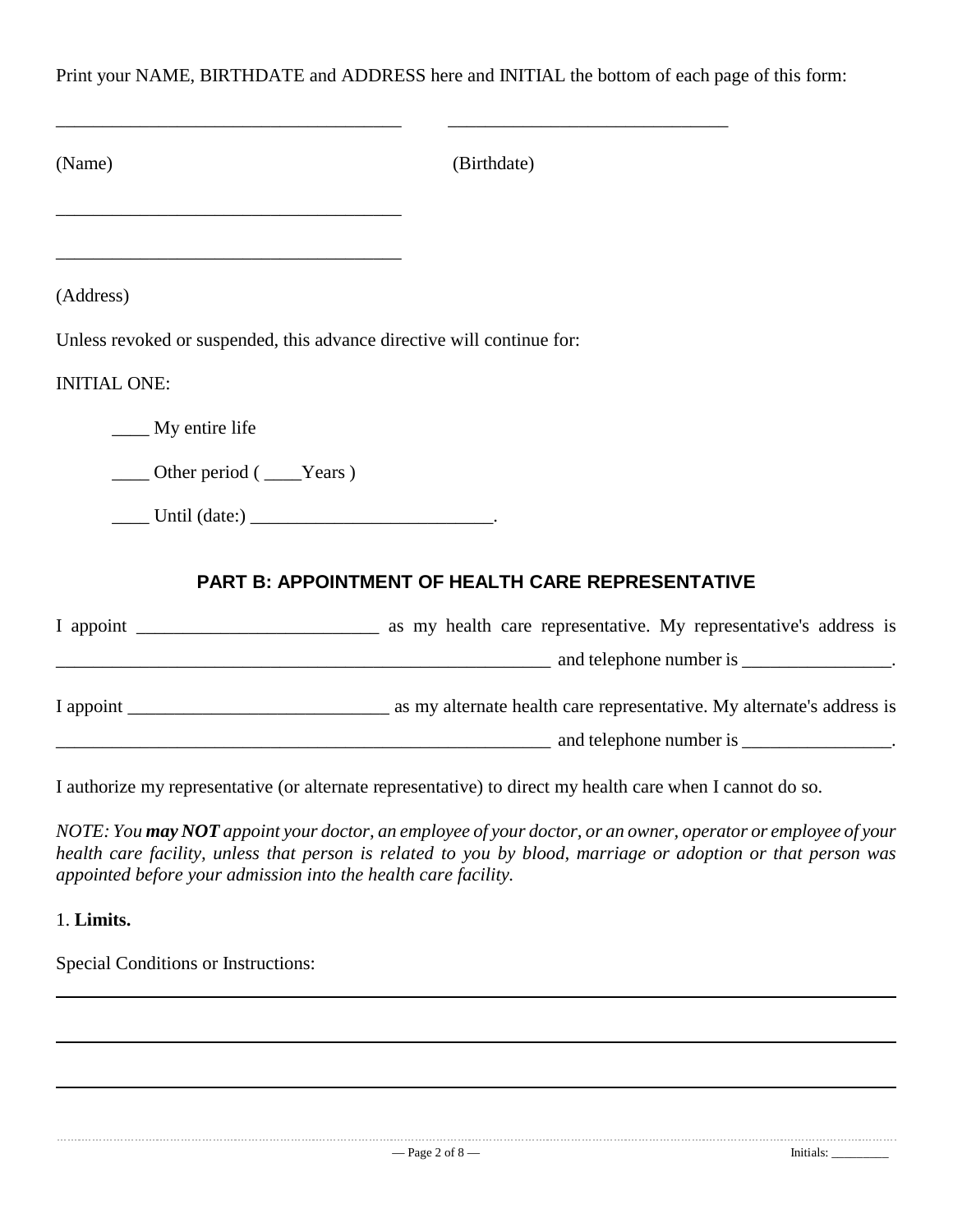#### INITIAL IF THIS APPLIES:

\_\_\_\_ I have executed a Health Care Directive to Physicians. My representative is to honor it.

#### 2. **Life Support.**

"Life support" refers to any medical means for maintaining life, including procedures, devices and medications. If you refuse life support, you will still get routine measures to keep you clean and comfortable.

INITIAL IF THIS APPLIES:

My representative MAY decide about life support for me. (If you don't initial this space, then your representative MAY NOT decide about life support.)

#### 3. **Tube Feeding.**

One sort of life support is food and water supplied artificially by medical device, known as tube feeding.

#### INITIAL IF THIS APPLIES:

\_\_\_\_\_\_\_\_\_\_\_\_\_\_\_\_\_\_\_\_\_

\_\_\_\_ My representative MAY decide about tube feeding for me. (If you don't initial this space, then your representative MAY NOT decide about tube feeding.)

(Date)

SIGN HERE TO APPOINT A HEALTH CARE REPRESENTATIVE in PART B

*( Signature of person making appointment with this form - Your Health Care Representative accepts/signs on page 8 )*

\_\_\_\_\_\_\_\_\_\_\_\_\_\_\_\_\_\_\_\_\_\_\_\_\_\_\_\_\_\_\_\_\_\_\_\_\_\_

l,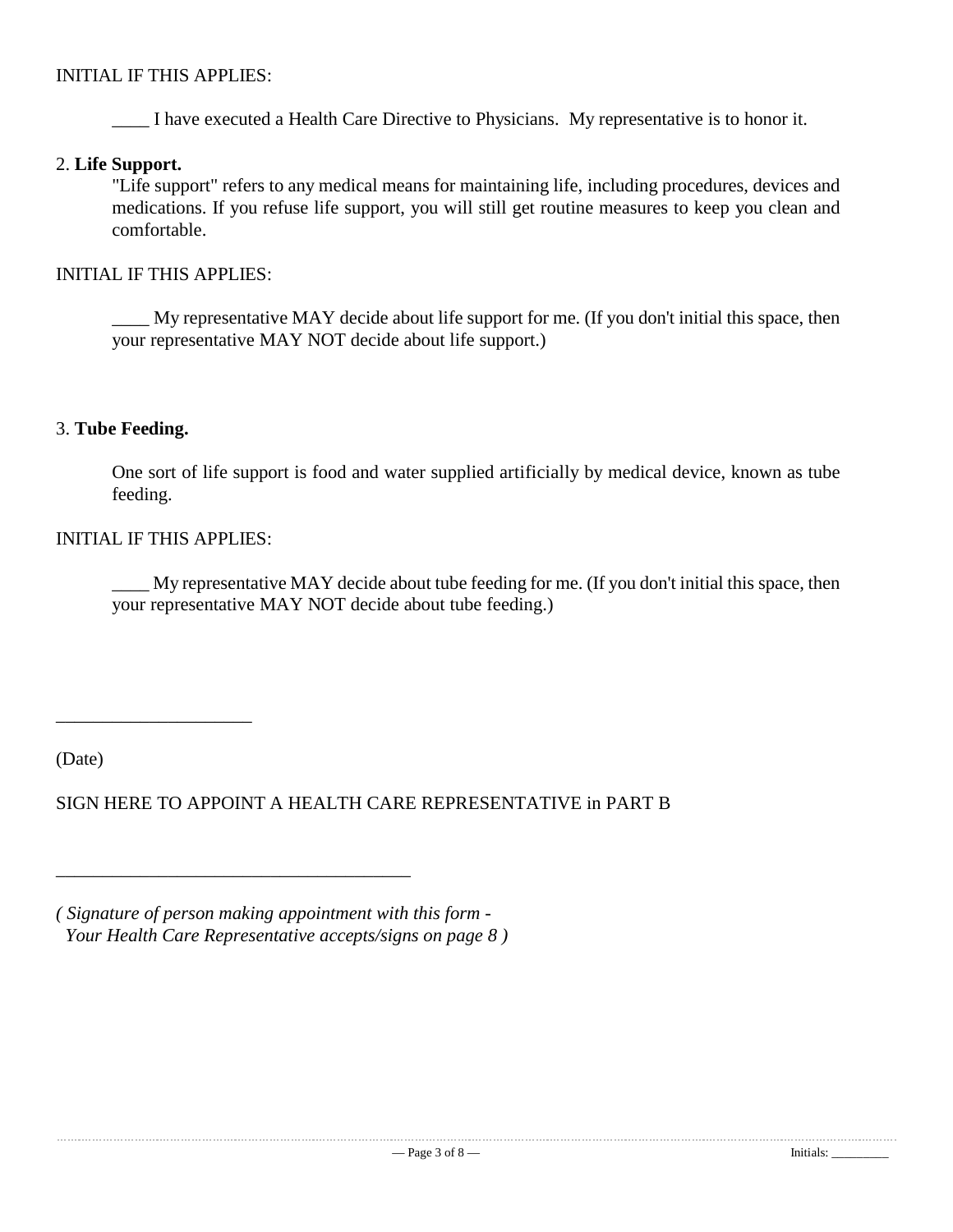# **PART C: HEALTH CARE INSTRUCTIONS**

NOTE: In filling out these instructions, keep the following in mind:

 1. The term "as my physician recommends" means that you want your physician to try life support if your physician believes it could be helpful, then discontinue it if it is not helping your health condition or symptoms.

2. "Life support" and "tube feeding" are defined in Part B above.

3. If you refuse tube feeding, you understand that malnutrition, dehydration and death will probably result.

4. You will get care for your comfort and cleanliness, no matter what choices you make.

5. You may give specific instructions by filling out Items 1 to 4 below or give specific instructions by Item 5.

Here are my desires about my health care if my doctor and another knowledgeable doctor confirm that I am in a medical condition described below:

**1. Close to Death.** If I am close to death and life support would only postpone the moment of my death:

#### A. INITIAL ONE:

I want to receive tube feeding.

\_\_\_\_ I want tube feeding only as my physician recommends.

\_\_\_\_ I DO NOT WANT tube feeding.

B. INITIAL ONE:

I want any other life support that may apply.

I want life support only as my physician recommends.

\_\_\_\_ I want NO life support.

**2. Permanently Unconscious**. If I am unconscious and it is very unlikely that I will ever become conscious again:

#### A. INITIAL ONE:

\_\_\_\_ I want to receive tube feeding.

I want tube feeding only as my physician recommends.

I DO NOT WANT tube feeding.

#### B. INITIAL ONE:

\_\_\_\_ I want any other life support that may apply.

\_\_\_\_ I want life support only as my physician recommends.

 \_\_\_\_ I want NO life support.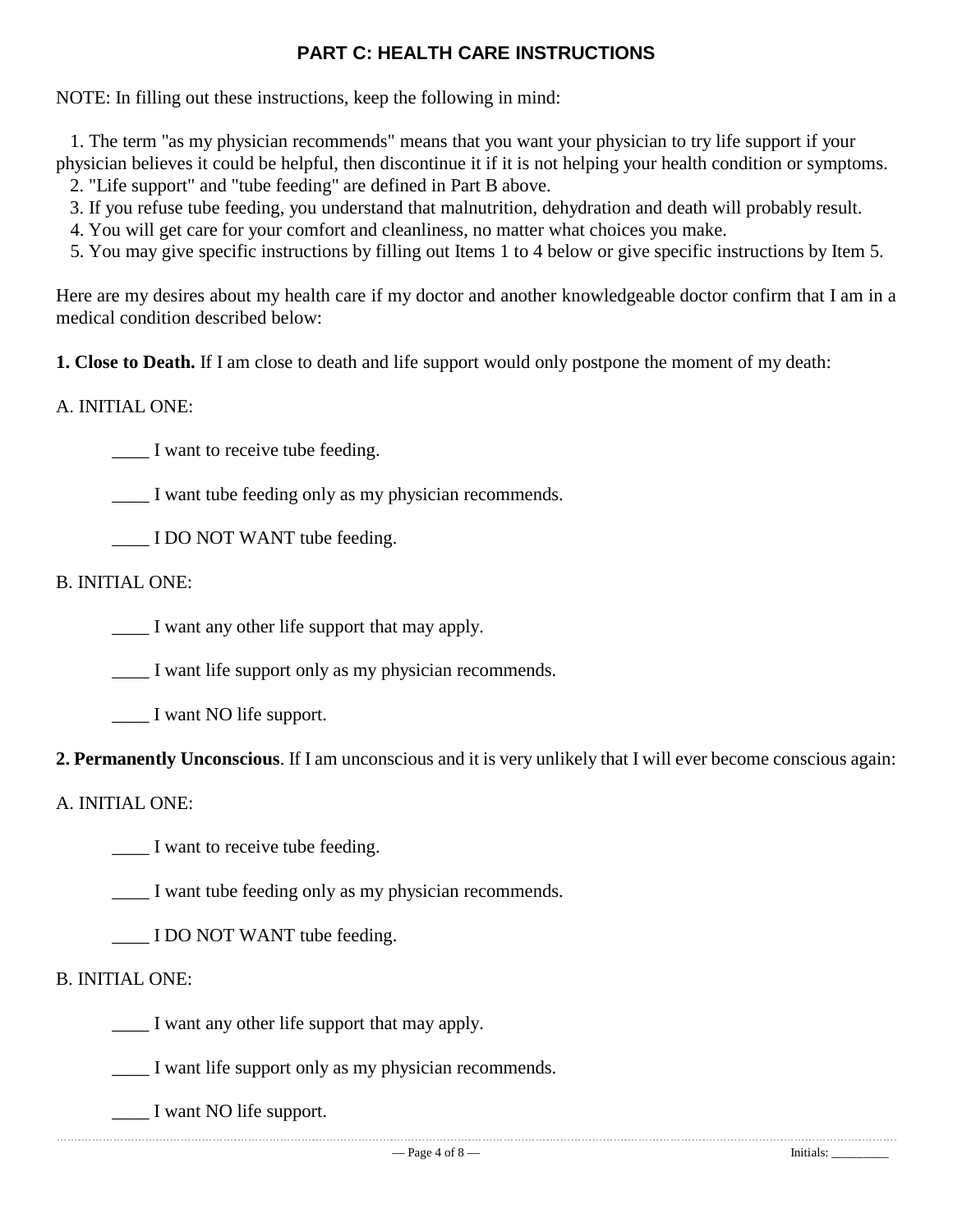3. **Advanced Progressive Illness.** If I have a progressive illness that will be fatal and is in an advanced stage, and I am consistently and permanently unable to communicate by any means, swallow food and water safely, care for myself and recognize my family and other people, and it is very unlikely that my condition will substantially improve:

# A. INITIAL ONE:

\_\_\_\_ I want to receive tube feeding.

\_\_\_\_ I want tube feeding only as my physician recommends.

\_\_\_\_ I DO NOT WANT tube feeding.

# B. INITIAL ONE:

\_\_\_\_ I want any other life support that may apply.

\_\_\_\_ I want life support only as my physician recommends.

\_\_\_\_ I want NO life support.

4. **Extraordinary Suffering**. If life support would not help my medical condition and would likely make me suffer permanent and severe pain:

## A. INITIAL ONE:

\_\_\_\_ I want to receive tube feeding.

I want tube feeding only as my physician recommends.

\_\_\_\_ I DO NOT WANT tube feeding.

## B. INITIAL ONE:

\_\_\_\_ I want any other life support that may apply.

l,

\_\_\_\_ I want life support only as my physician recommends.

\_\_\_\_ I want NO life support.

## 5. **General Instruction.**

## INITIAL IF THIS APPLIES:

I do not want my life to be prolonged by life support. I also do not want tube feeding as life support. I want my doctors to allow me to die naturally if my doctor and another knowledgeable doctor confirm I am in any of the medical conditions listed in Items 1 to 4 above.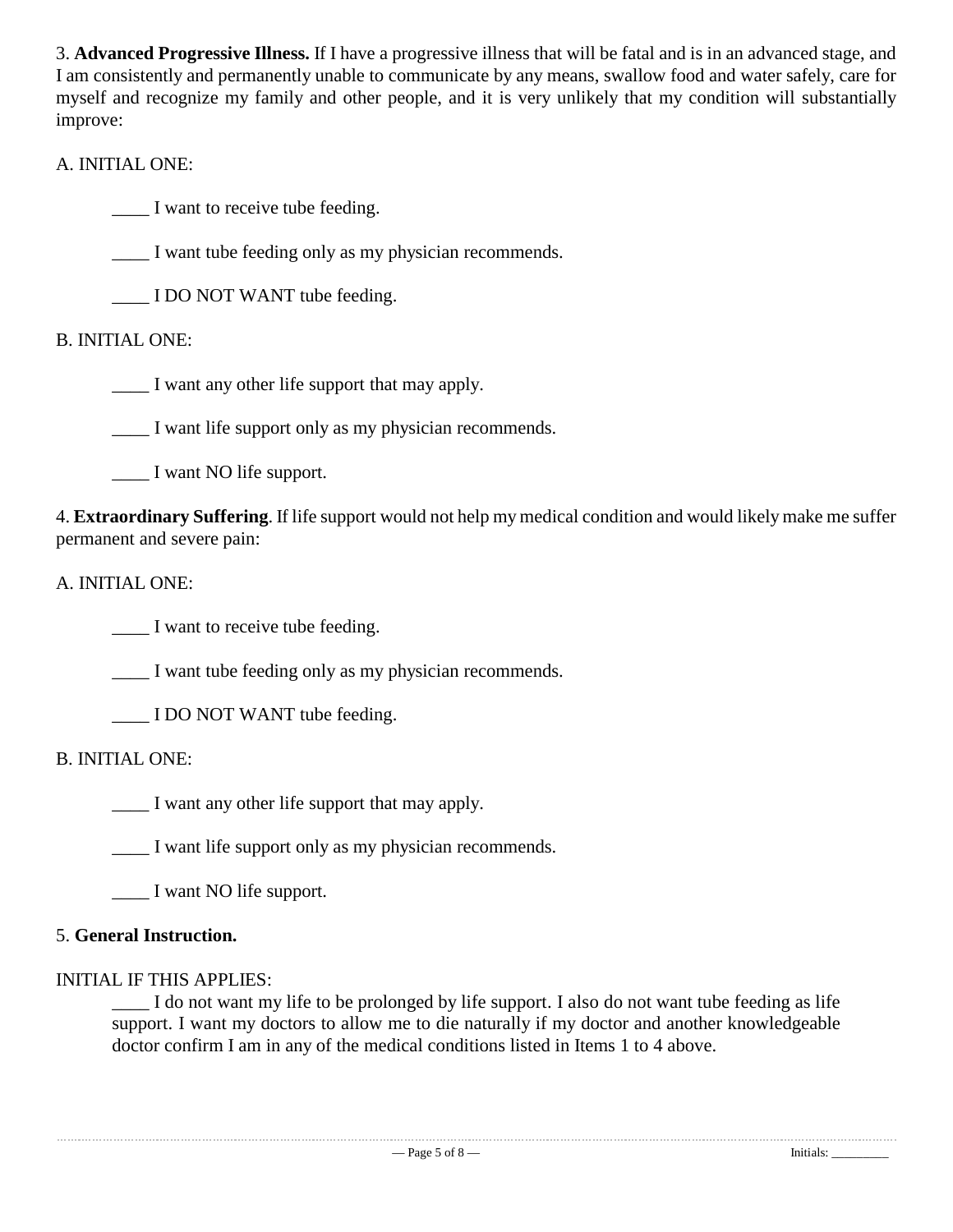6. **Additional Conditions or Instructions**. (Insert description of what you want done or not done:)

7. **Other Documents**. A "health care power of attorney" is any document you may have signed to appoint a representative to make health care decisions for you.

#### INITIAL ONE:

\_\_\_\_ I have previously signed a health care power of attorney. I want it to remain in effect unless I appointed a health care representative after signing the health care power of attorney.

\_\_\_\_ I have a health care power of attorney, and I REVOKE IT.

\_\_\_\_ I DO NOT have a health care power of attorney.

(Date)

\_\_\_\_\_\_\_\_\_\_\_\_\_\_\_\_\_\_\_\_\_\_

SIGNING HERE GIVES INSTRUCTIONS IN PART C.

\_\_\_\_\_\_\_\_\_\_\_\_\_\_\_\_\_\_\_\_\_\_\_\_\_\_\_\_\_\_\_\_\_\_\_\_\_\_\_\_\_\_\_\_

(Signature)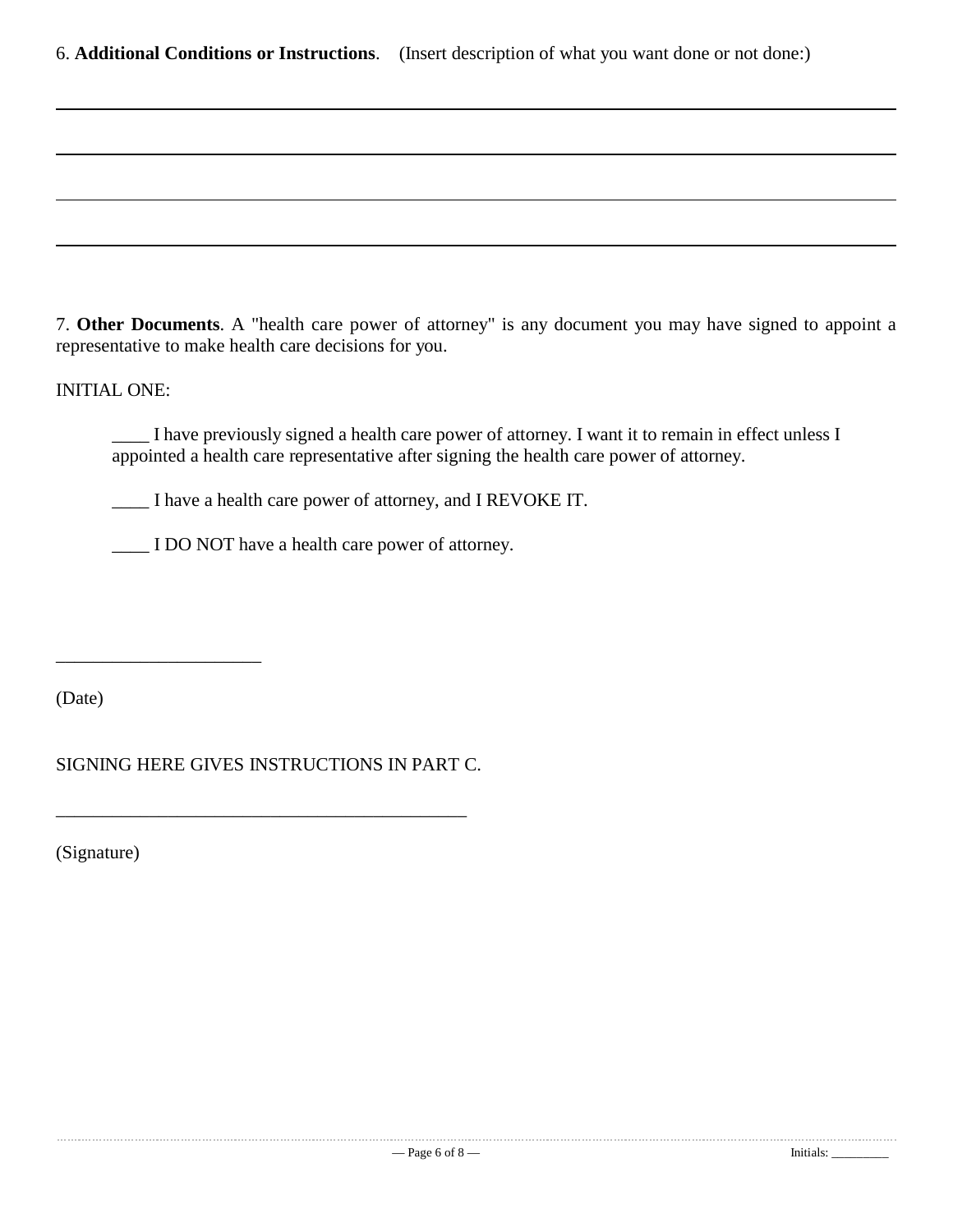## **PART D: DECLARATION OF WITNESSES**

We declare that the person signing this advance directive:

- (a) Is personally known to us or has provided proof of identity;
- (b) Signed or acknowledged that person's signature on this advance directive in our presence;
- (c) Appears to be of sound mind and not under duress, fraud or undue influence;
- (d) Has not appointed either of us as health care representative or alternative representative; and
- (e) Is not a patient for whom either of us is attending physician.

Witnessed By:

| (Date) |
|--------|
|        |
| (Date) |
|        |

(Printed Name of Witness 2)

*NOTE: One witness must not be a relative (by blood, marriage or adoption) of the person signing this advance* directive. That witness must also not be entitled to any portion of the person's estate upon death. That witness must *also not own, operate or be employed at a health care facility where the person is a patient or resident.*